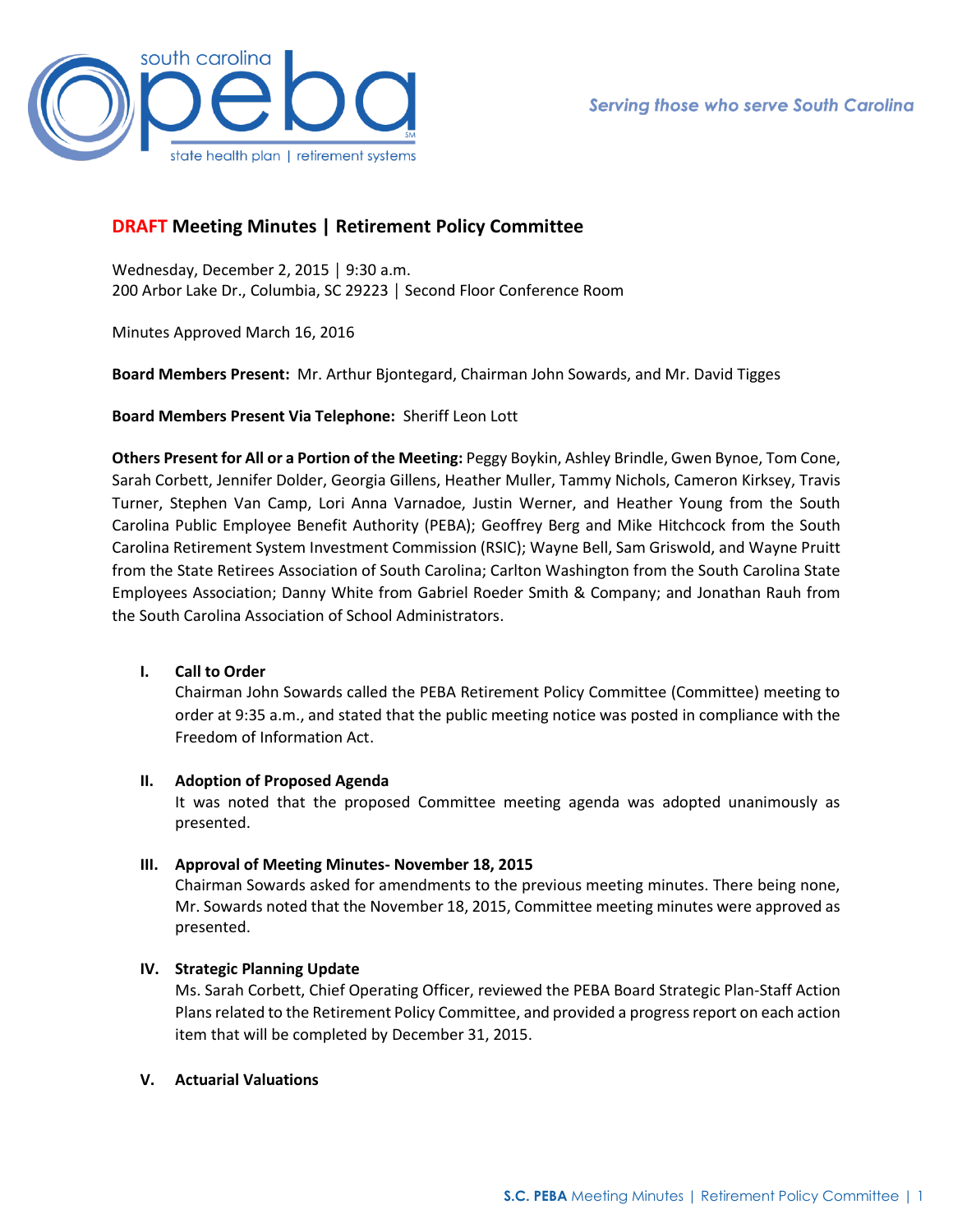Mr. Danny White, Senior Consultant, Gabriel Roeder Smith & Company (GRS), presented the 2015 Actuarial Valuations. Mr. White reported that the investment return for fiscal year 2015 was approximately 1.60 percent, and the funded ratios on a market value basis for the South Carolina Retirement System (SCRS), and the Police Officers Retirement System (PORS), decreased by approximately three percent. Mr. White advised the Committee that employer and employee contribution rates for SCRS must increase by three basis points for fiscal year 2018 to maintain a 30-year funding period. Mr. White added that the funding period for PORS is projected to remain under 30 years. Mr. White reviewed projected liability and assets; projected employee and employer contribution rates; and the unfunded actuarial accrued liability (UAAL) for both SCRS and PORS.

Mr. White also provided the Valuation results for the Judges and Solicitors Retirement System (JSRS); The General Assembly Retirement System (GARS); and the South Carolina National Guard Retirement (SCNG) System.

Mr. White discussed alternative funding strategies, and suggested that the PEBA Board consider developing a funding policy. Ms. Peggy Boykin, Executive Director, agreed and recommended that if the Board increases contribution rates outside of the statutory funding requirements, a funding policy should be developed and followed so the Board can make appropriate funding determinations.

Mr. White stated that the five-year experience study ending June 30, 2015, will be provided to PEBA in early 2016, and assumptions adopted by the PEBA Board are first applied to the July 1, 2016, actuarial valuation.

Mr. Art Bjontegard made a motion, which was seconded by Mr. David Tigges, and passed unanimously, to accept the 2015 Actuarial Valuations as information, and adopt the contribution rates set forth therein.

### **VI. Review of the Defined Benefit Plan**

Mr. Geoffrey Berg, Acting Chief Investment Officer, South Carolina Retirement System Investment Commission (RSIC), and Mr. Mike Hitchcock, Chief Executive Officer, reviewed the asset allocation and investment returns for RSIC. Mr. Hitchcock stated that RSIC staff have challenged their investment beliefs, and have conducted various portfolio allocation analysis to further evaluate the portfolio and the investment returns. Mr. Hitchcock advised that every asset class and percentage allocation is being challenged to determine the best combination of assets that will provide the maximum opportunity to earn the assumed rate of return of 7.5 percent.

In response to a question from Chairman Sowards who asked if the assumed rate of return would average 7.5 percent over an extended period of time, Mr. Berg replied that a long-term assumed rate of return is largely conditioned by the fluctuation in cash rates.

Mr. David Tigges asked how the Commission defines and calculates risk. Discussion ensued regarding volatility and risk, and standard deviation of returns. Ms. Corbett expressed her desire for the Commission and PEBA to work collectively to ensure a common understanding of the Commission's risk tolerance, since investment results directly impact the action of the PEBA Board in setting the contribution rates.